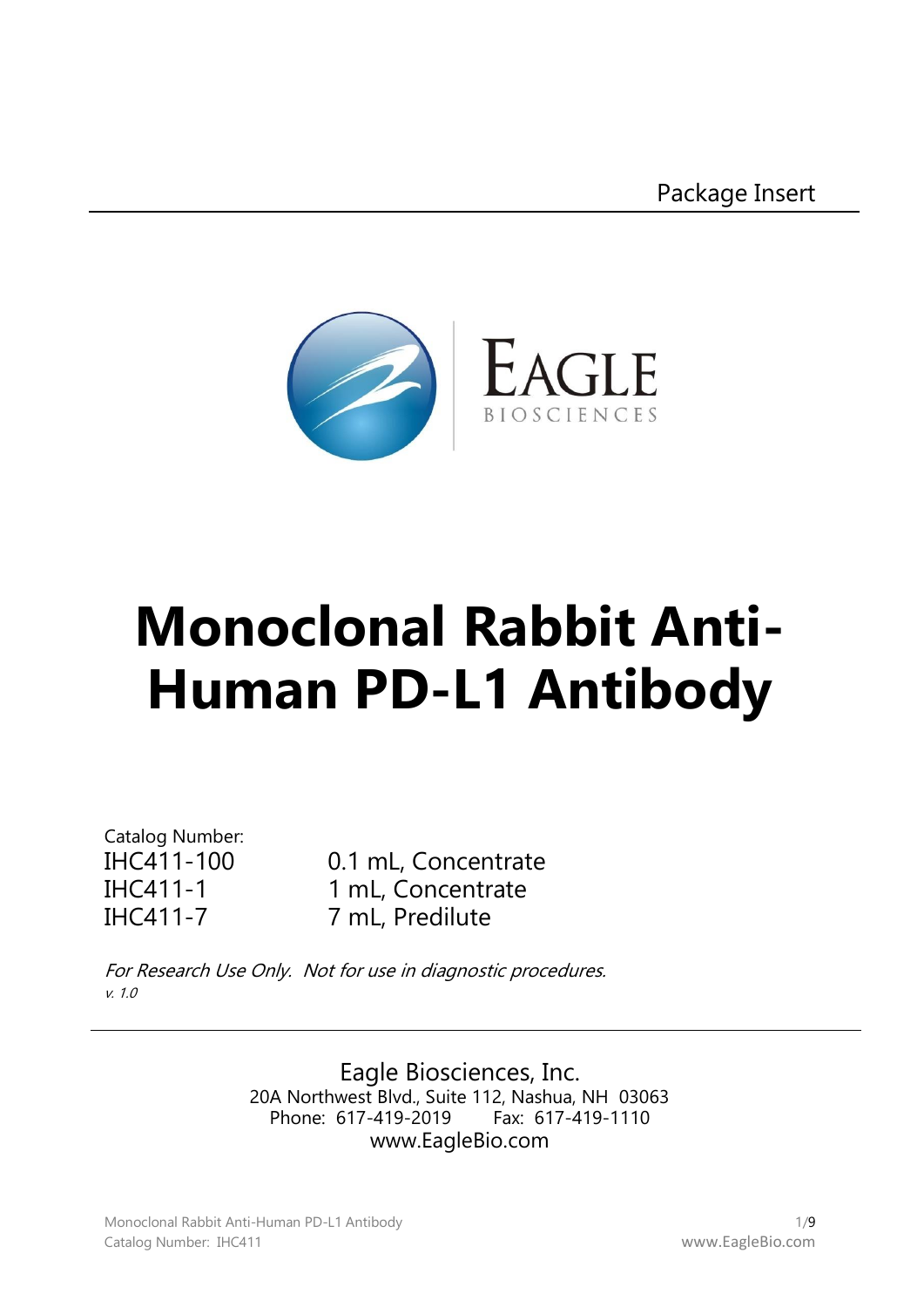

#### **Intended Use**

The Eagle Biosciences Monoclonal Rabbit Anti-Human PD-L1 Antibody is intended for qualified laboratories to qualitatively identify by light microscopy, the presence of associated antigens in formalin-fixed, paraffin-embedded (FFPE) tissue sections using immunohistochemistry test methods. The Eagle Biosciences Monoclonal Rabbit AntiHuman PD-L1 is for research use only and not to be used for diagnostic procedures.

#### **Overview**

Programmed Death-Ligand 1 (PD-L1), CD274, or B7 Homolog 1 (B7-H1), is a transmembrane protein involved in suppressing the immune system and rendering tumour cells resistant to lysis through binding of the Programmed Death-1 (PD-1) receptor. Overexpression of PD-L1 may allow cancer cells to evade

the actions of the host immune system. In renal cell carcinoma, upregulation of PDL1 has been linked to increased tumour aggressiveness and risk of death. When considered in adjunct with CD8+ tumour-infiltrating lymphocyte density, expression levels of PD-L1 may be a useful predictor of multiple cancer types, including stage III non-small-cell lung cancer, hormone receptor negative breast cancer, and sentinel lymph node melanoma.

#### **Antibody Principles**

Visualization of the antigen present in tissue sections is accomplished in a multistep immunohistochemical staining process, in conjunction with a horseradish peroxidase (HRP) or alkaline phosphatase (AP) linked detection system. The process involves the addition of the stated antibody (primary antibody) to a tissue slide, followed by a secondary antibody (linked to an enzyme complex) which specifically binds to the primary antibody. A chromogenic substrate is then added which reacts with the enzyme complex, resulting in a colorimetric reaction at the site of the antigen. Results are interpreted using a light microscope.

| <b>Product Format</b> | <b>Dilution</b> | <b>Buffer Composition</b>                                           |
|-----------------------|-----------------|---------------------------------------------------------------------|
| Predilute             | Ready to Use    | Antibody Diluent (Cat# IHC000)                                      |
| Concentrate           | $1:100 - 1:400$ | Tris Buffer, pH $7.3 - 7.7$ , with 1%<br>BSA and <0.1% Sodium Azide |

#### **Kit Components/Materials Provided**

## **Required Materials that are not supplied**

The following materials are required but not provided

- Detection system (ie. BOND Polymer Refine Detection Kit or UltraView Universal
- DAB Detection Kit)
- Chromogen (ie. DAB Substrate Kit)
- IHC wash buffer and blocking solution
- Hematoxylin or other counterstaining reagents
- Ethanol or reagent alcohol, xylene or xylene substitute and mounting medium
- Antibody diluents
- Positive and negative control tissue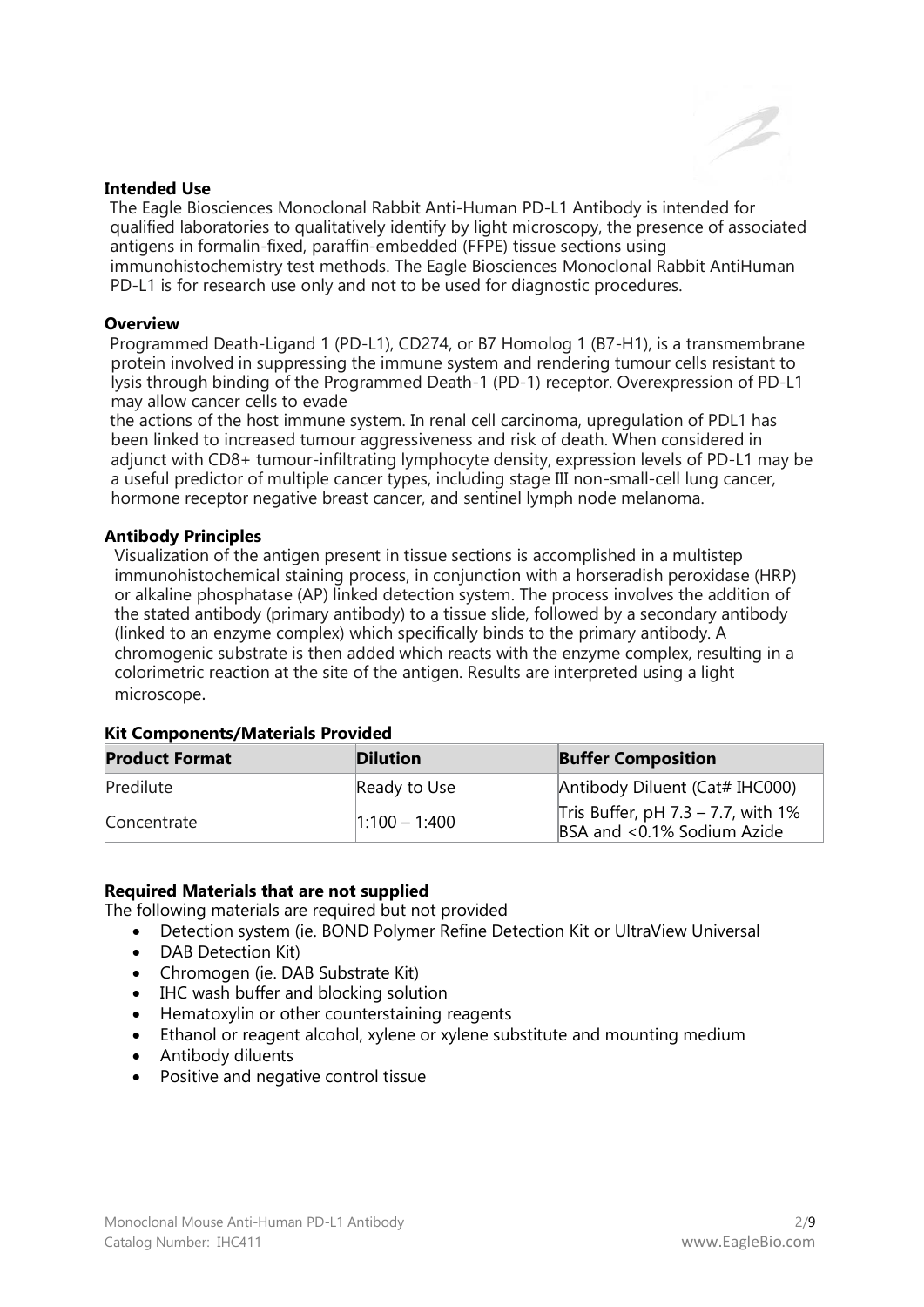

## Reconstitution, Mixing, Dilution, and Titration

The prediluted antibody does not require any mixing, dilution, reconstitution, or titration; the antibody is ready-to-use and optimized for staining. Any further dilution may affect the quality of the staining signal or antibody-antigen interaction. The concentrated antibody requires dilution using an Antibody Diluent Buffer, to the recommended working dilution range listed in the table above, prior to use.

## Storage and Handling

Store at 2-8°C.

To ensure stability, immediately replace vial back in the refrigerator after each use. When stored correctly, the antibody is stable until the expiry date indicated on the label. Positive and negative controls should be concurrently run with tissue specimens, to enable identification of any inadequacies with the antibody or reagents. If antibody stability issues are suspected, please contact Customer Service at [info@eaglebio.com](mailto:info@eaglebio.com)

## Specimen Collection and Preparation for Analysis

Each tissue section should be fixed with 10% neutral buffered formalin, cut to the applicable thickness (4µm), and placed on a glass slide that is positively charged. The prepared slide should then be baked for a minimum of 30 minutes in a 53-65°C oven (do not exceed 24 hours).

Note: Performance evaluation has been shown on human tissues only. Variable results may occur due to extended fixation time or variations in tissue preparation.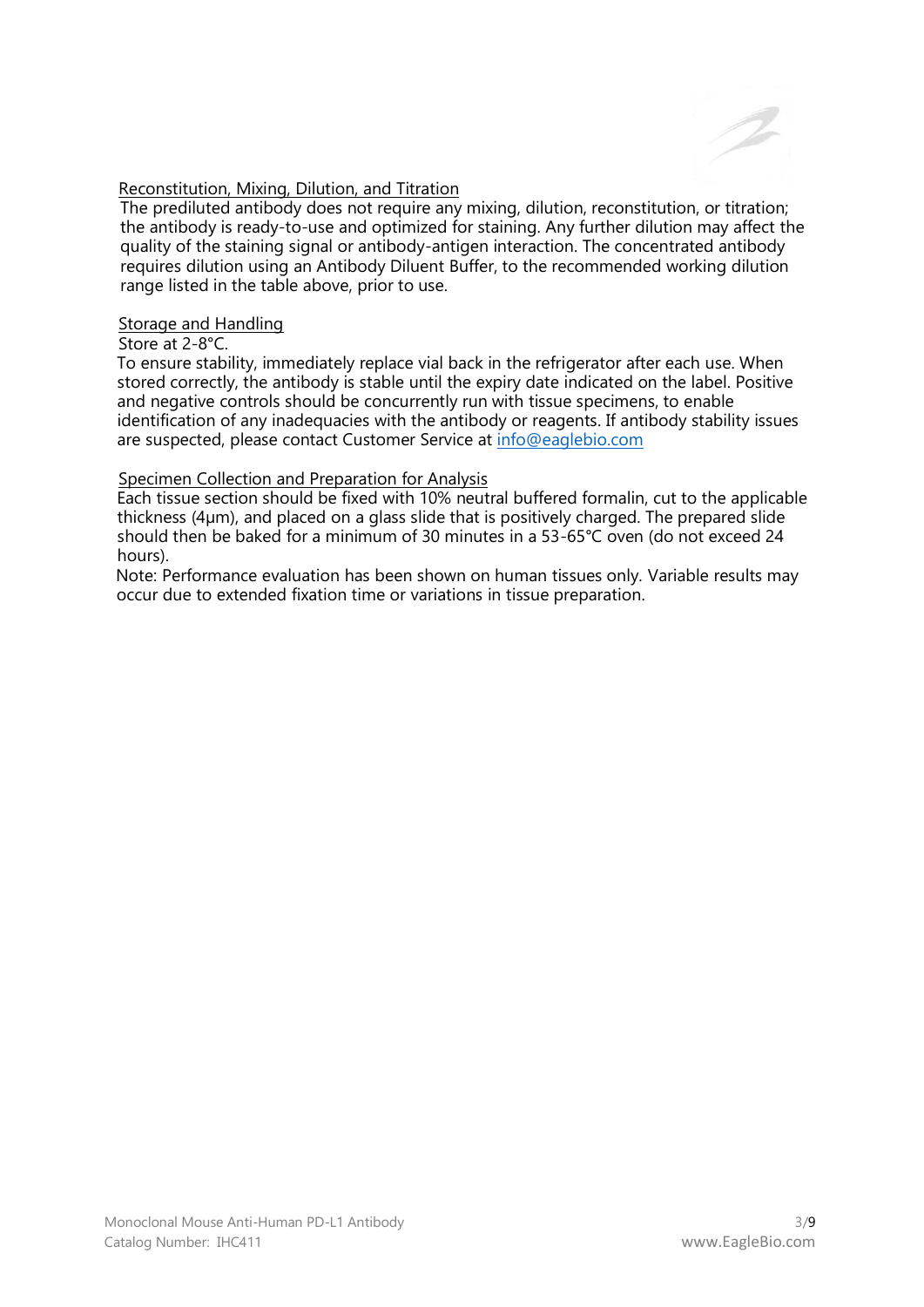

## **Instructions for Use**

Recommended Staining Protocols for PD-L1 [IHC411] antibody:

Automated Staining with Leica Biosystems Bond-MAX Platform:

This primary antibody has been optimized and validated using the Leica Bond-MAX Fully Automated IHC & ISH Stainer, applying IHC Protocol F. Antibody concentrate dilution range is 1:100-1:400.

The following edits are recommended for the protocol:

- a) Marker Incubation Time: 30 minutes
- b) Heat-induced epitope retrieval (HIER) is recommended using Leica Bond ER Solution 2 for 30 minutes.
- c) Move Peroxide Block step to after Polymer and before Mixed DAB Refine.

Automated Staining with Ventana BenchMark ULTRA Platform:

This primary antibody has been optimized and validated using the Ventana BenchMark ULTRA IHC/ISH System. Antibody concentrate dilution range is 1:400. Recommended protocol parameters are as follows:

- a) Detection Kit: OptiView DAB IHC
- b) Pretreatment Protocol: CC1 48 minutes, 100°C
- c) Primary Antibody: 32 minutes, 36°C

For all other automated IHC staining systems, refer to the corresponding user manual for specific instructions.

Manual Use:

- 1. Pretreatment: Perform heat-induced epitope retrieval (HIER) at pH 9 for 10 to 30 minutes.
- 2. Blocking: If HRP is used, block with peroxidase blocking solution for 10-15 minutes at room temperature. Replace with alkaline phosphatase blocking solution if an AP system is used.
- 3. Primary Antibody: Apply and incubate antibody for 30-60 minutes at room temperature or overnight at 4°C.
- 4. Secondary Antibody: Apply and incubate for 20-30 minutes at room temperature.
- 5. Substrate Development: Apply and incubate with DAB or Fast Red for 5-10 minutes at room temperature.
- 6. Counterstaining: Counterstain with hematoxylin for 0.5-5 minutes, based on the hematoxylin used. Rinse with distilled water and bluing solution for 30 seconds.
- 7. Dehydrate and apply coverslip.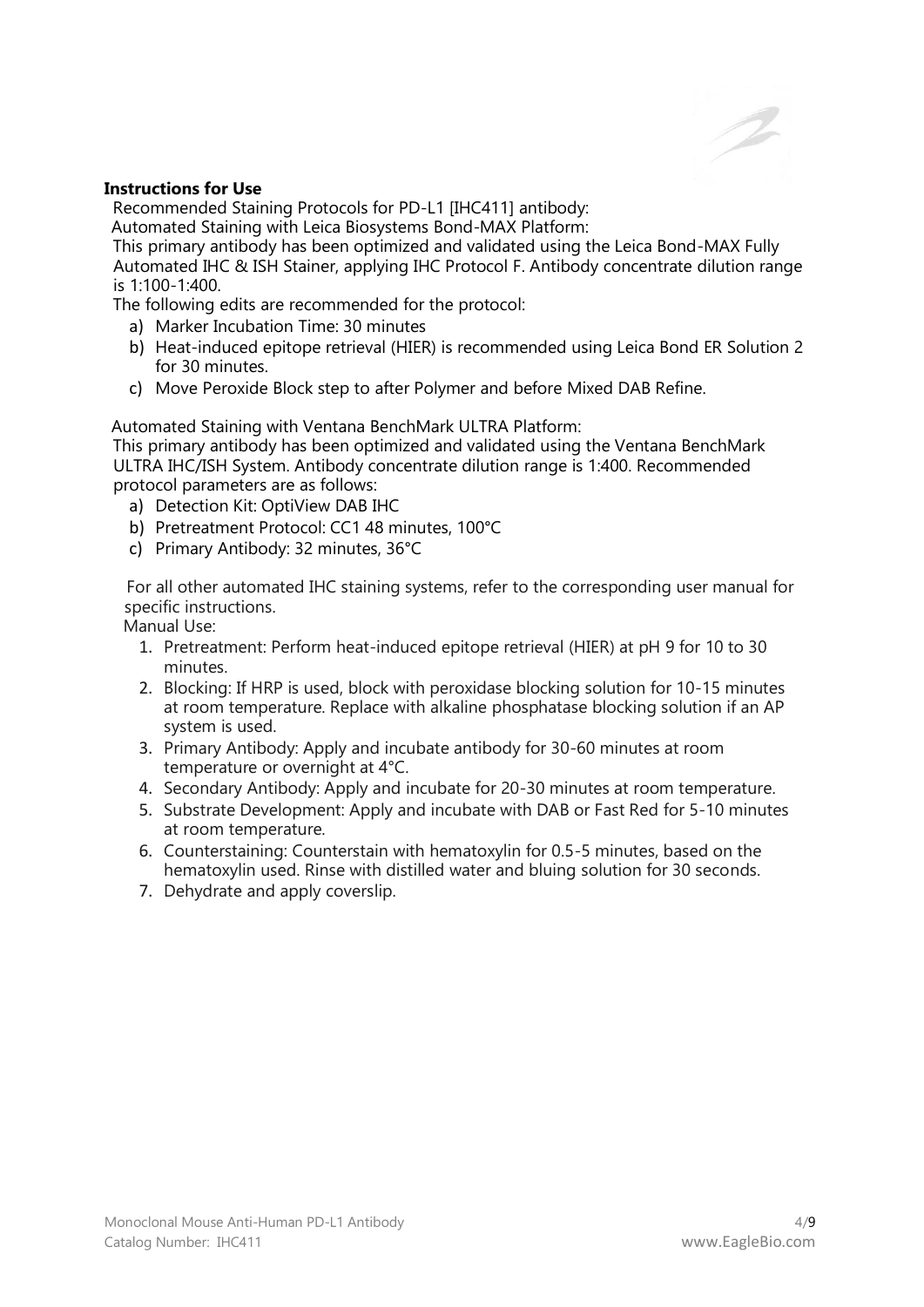## **Quality Control Procedures and Interpretation of Results**

The immunohistochemical staining process results in a colorimetric reaction at the site of the antigen, localized by the primary antibody. A qualified pathologist must interpret the tissue specimen results only after the positive and negative control tissues have been analyzed. It is recommended to include a set of tissue controls with each staining run to monitor for antibody, tissue, and reagent performance.

Tissue sections may contain both positive and negative staining elements. In these cases and where applicable, these sections may serve as both the positive and negative tissue control.

#### Positive Control Tissue

A positive control tissue should be processed in the same manner as the specimen and run with each test condition to provide control for variables such as tissue processing, fixation, and staining. It should function to provide validity to the specimen results obtained and can consist of fresh autopsy, biopsy, or surgical tissue.

Once stained, the positive control tissue should analyzed first to ensure that the antibody and all reagents are performing as intended. Counterstaining will result in a blue coloration, which may range from pale to dark depending on the length of the incubation time and potency of the hematoxylin. If positive staining is not observed, the positive control tissue must be deemed invalid and the results obtained with the tissue specimen must also be treated as such.

#### Negative Control Tissue

Some tissue sections can also function as an internal negative control due to the diversity of staining elements present. This, however, should first be confirmed by the user. Tissue components that do not stain should demonstrate an absence of specific staining. If specific staining is observed, the negative control tissue must be deemed invalid and the results obtained with the tissue specimen must also be treated as such.

#### Tissue Specimens

Tissue specimens should only be analyzed after the positive and negative control tissues have been deemed valid. Negative staining indicates that the antigen was not detected in the tissue while positive staining represents the presence of the antigen. A tissue section stained with hematoxylin and eosin should be used to analyze the morphology of the tissue specimen and verified by a qualified pathologist.

#### Peformance Characteristics

This antibody has been validated by immunohistochemistry using a FFPE human tissue microarray comprised of different types of normal and cancerous tissues. Positive staining was observed in tonsil /placentra tissue and the neoplastic cells of lung adenocarcinoma and urothelial carcinoma tissue. No staining was observed on breast/colon/liver cancer tissues. A representative positive staining image is shown on Page 1.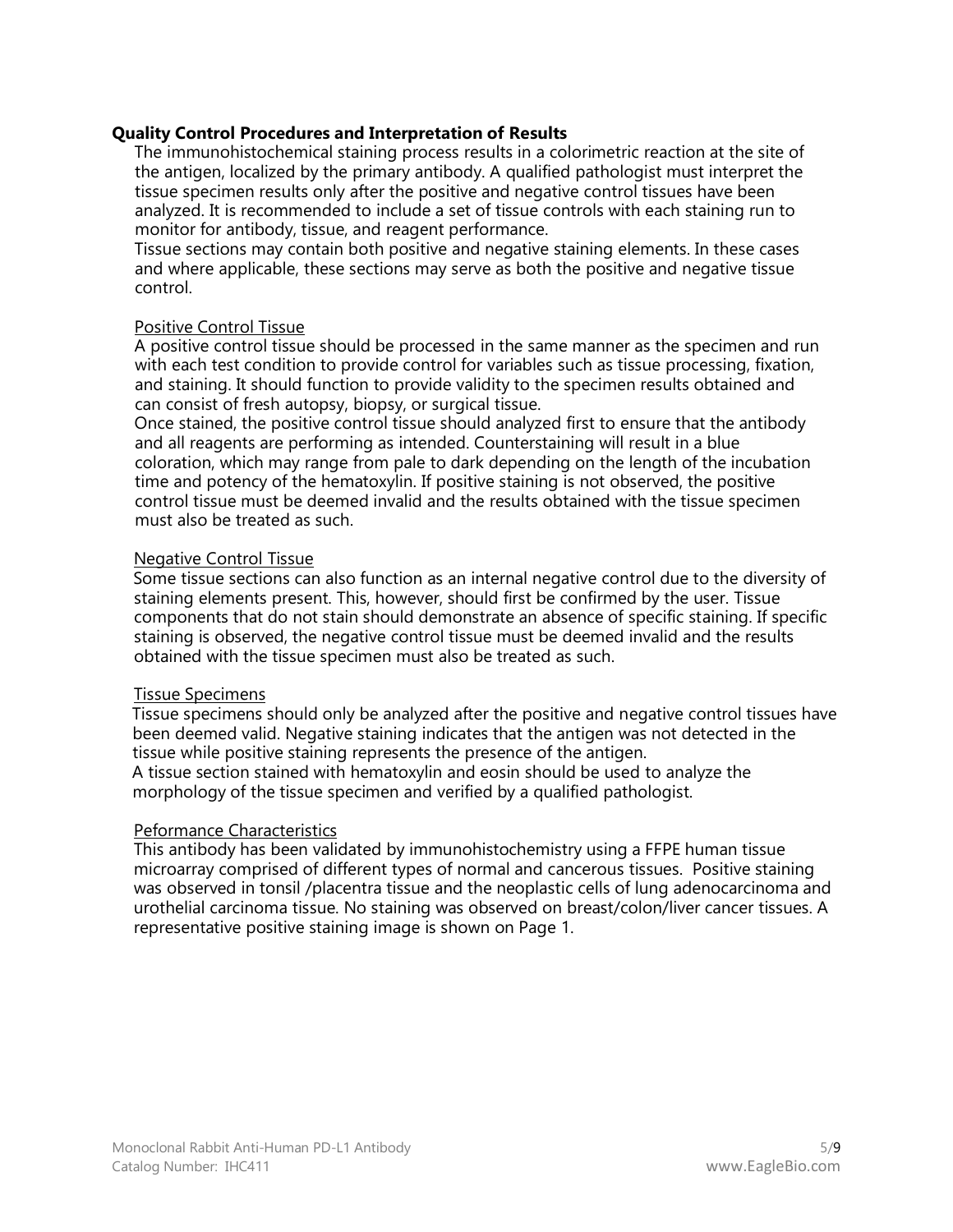## **Troubleshooting**

1. If tissue sections wash off the slide, this may be caused by:

- a) Slides are not positively charged.
- b) Inadequate neutral buffering of the formalin used for the fixation process.
- c) A thick tissue section.
- d) Inadequate drying of the tissue section prior to staining
- 2. If the positive control tissue exhibits negative staining, this may be due to:
	- a) An issue with the primary antibody or one of the secondary reagents.
	- b) Improper collection, fixation or deparaffinization of the tissue section.
	- c) Errors in the IHC staining process.
- 3. If the positive control tissue exhibits weaker staining than expected, this maybe due to suboptimal IHC conditions, partial degradation of the primary antibody or improper storage of secondary reagents. Analysis of the positive and/or negative control tissues can help with determining the cause.

For assistance with all other inquiries, please contact us at info@eaglebio.com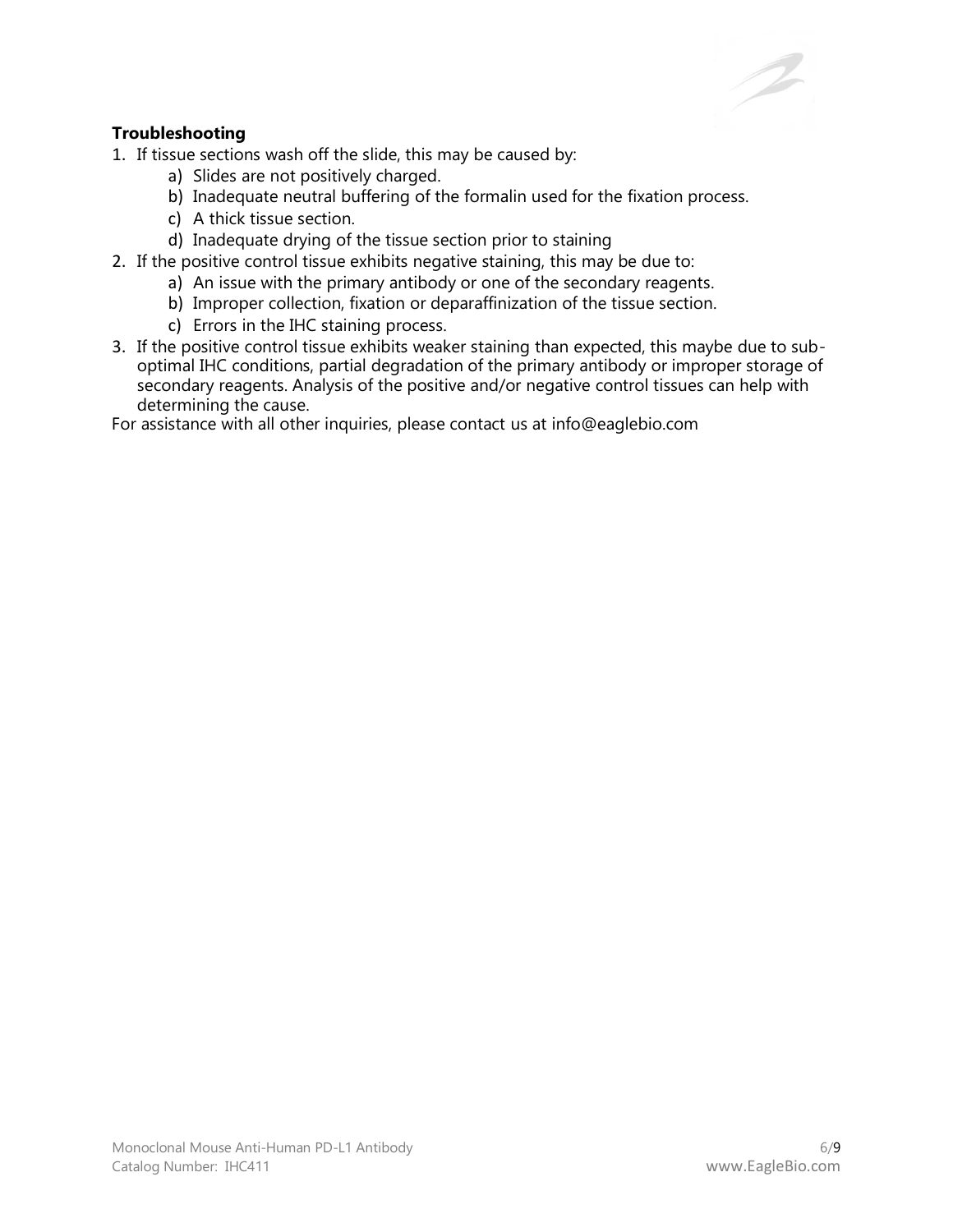#### **Limitations**

- 1. This antibody is intended for research use by qualified personnel in laboratories only.
- 2. Due to biological variability inherent to the expression of certain antigens and immunohistochemical procedures, appropriate positive and negative controls should be used alongside the tissue specimen. Staining and interpretation of results should be conducted in a certified, licensed laboratory, under the supervision and responsibility of a qualified pathologist.
- 3. This antibody, when used with the appropriate detection systems and reagents, detects antigen(s) that remain intact through the tissue fixation, processing and sectioning as described. Any deviation from these recommended procedures or improper handling may compromise the validity and/or analysis of the results.
- 4. Eagle Biosciences provides prediluted antibodies in a ready-to-use, optimally diluted format for use as instructed. Due to the potential for variation in tissue processing and fixation, it may be necessary to adjust the incubation time of the primary antibody for different tissue specimens.
- 5. Eagle Biosciences provides concentrated antibodies in a format that requires dilution with Antibody Diluent. Use of a diluent different than that specified in the package insert must be validated by the user to ensure proper compatibility with the antibody.
- 6. The tissue specimen staining results must also take into account any clinical correlation with the patient's medical history and other diagnostic information. The user is responsible for the interpretation of results within the context of the patient.
- 7. Any discrepancies or unexplained results in control or tissue specimens can be reported to Eagle Biosciences Customer Service at info@eaglebio.com genomeme.ca for further assistance. Please refer to the troubleshooting section for common causes of issues.
- 8. False positive results may occur in tissue specimens due to the possibility of nonimmmunological binding of substrate reaction products or proteins. False positive results may also occur subject to the type of immunostaining technique used, or due to the activity of pseudoperoxidase, endogenous peroxidase, or endogenous biotin.
- 9. Due to the effect of autoantibodies or natural antibodies, normal sera from an animal source that is the same as the secondary antisera may result in false negative or false positive results when used in blocking steps.
- 10. Non-specific staining with horseradish peroxidase may be observed when usingtissues containing hepatitis B surface antigen due to the patient's infection with the hepatitis B virus.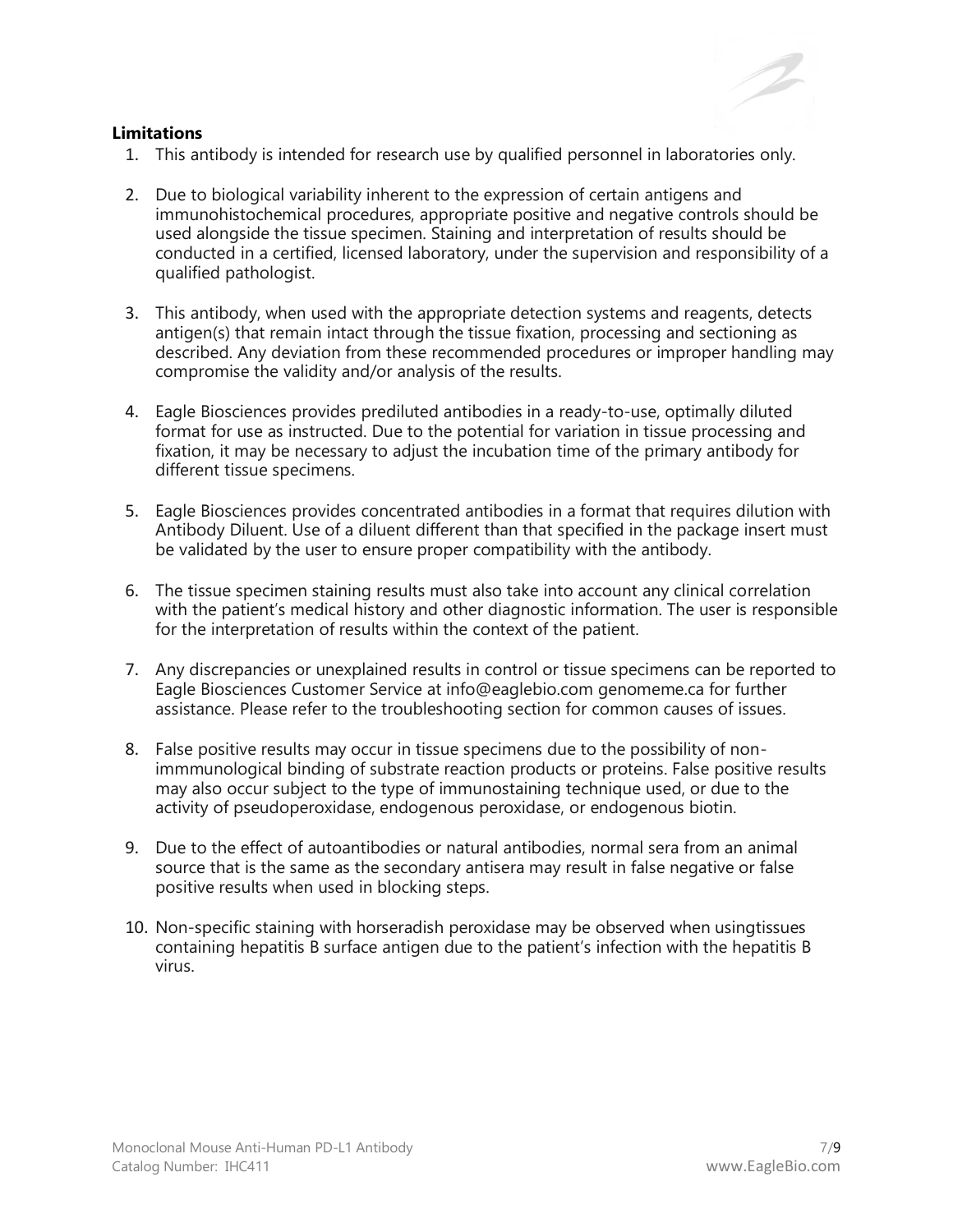

## **Warnings and Precautions**

- 1. Ensure proper reagent handling procedures are followed. Always wear laboratory coats, use disposable gloves and other appropriate personal protective equipment when handling reagents.
- 2. Do not ingest any antibody or reagent. Avoid contact with eyes and other mucous membranes. Should any contact occur, rinse the area with copious amounts of water and follow laboratory procedures for reporting the exposure.
- 3. All incubation times and temperatures must be validated by the user with first use. Any usage or storage conditions different than that specified on the package insert should also be validated by the user.
- 4. Treat all tissue specimens, patient autopsy/biopsy/surgical samples and any materials in contact with these as potentially biohazardous materials and handle with appropriate laboratory precautions.
- 5. To ensure antibody stability and the accuracy of results, ensure microbial contamination of the antibody does not occur.

## **References**

- 1. Ostrand-Rosenberg S, et al. J Immunol. 2014; 193:3835-41.
- 2. Tokito T, et al. Eur J Cancer. 2016; 55:7-14.
- 3. Park IH, et al. Clin Breast Cancer. 2016; 16:51-8.
- 4. Kakavand H, et al. Mod Pathol. 2015; 28: 1535-44.
- 5. Xia B, et al. Immunotherapy. 2016; 8:279-98.
- 6. Patel SP, et al. Mol Cancer Ther. 2015; 14:847-56.
- 7. Singh BP, et al. Cancers (Basel). 2016; 8.
- 8. Chemnitz JM, et al. J Immunol. 2004; 173:945–54.
- 9. Thompson RH, et al. Proc Natl Acad Sci USA. 2004; 101:17174–9.